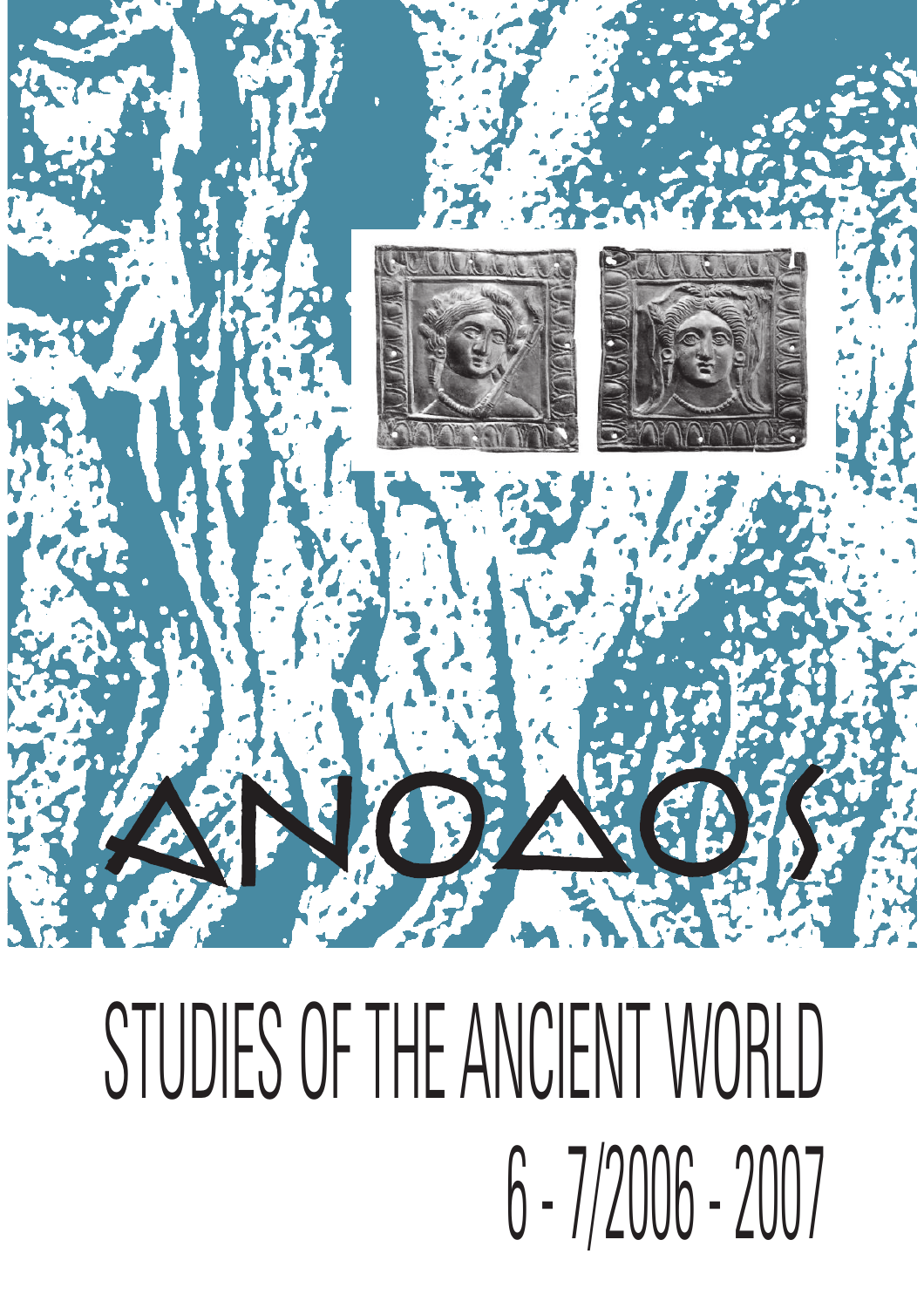Trnavská univerzita v Trnave Filozofická fakulta Universitas Tyrnaviensis Facultas Philosophica



# **A N O D O S**

# *Studies of the Ancient World*

**6-7/2006-2007**

**T R N A V A 2008**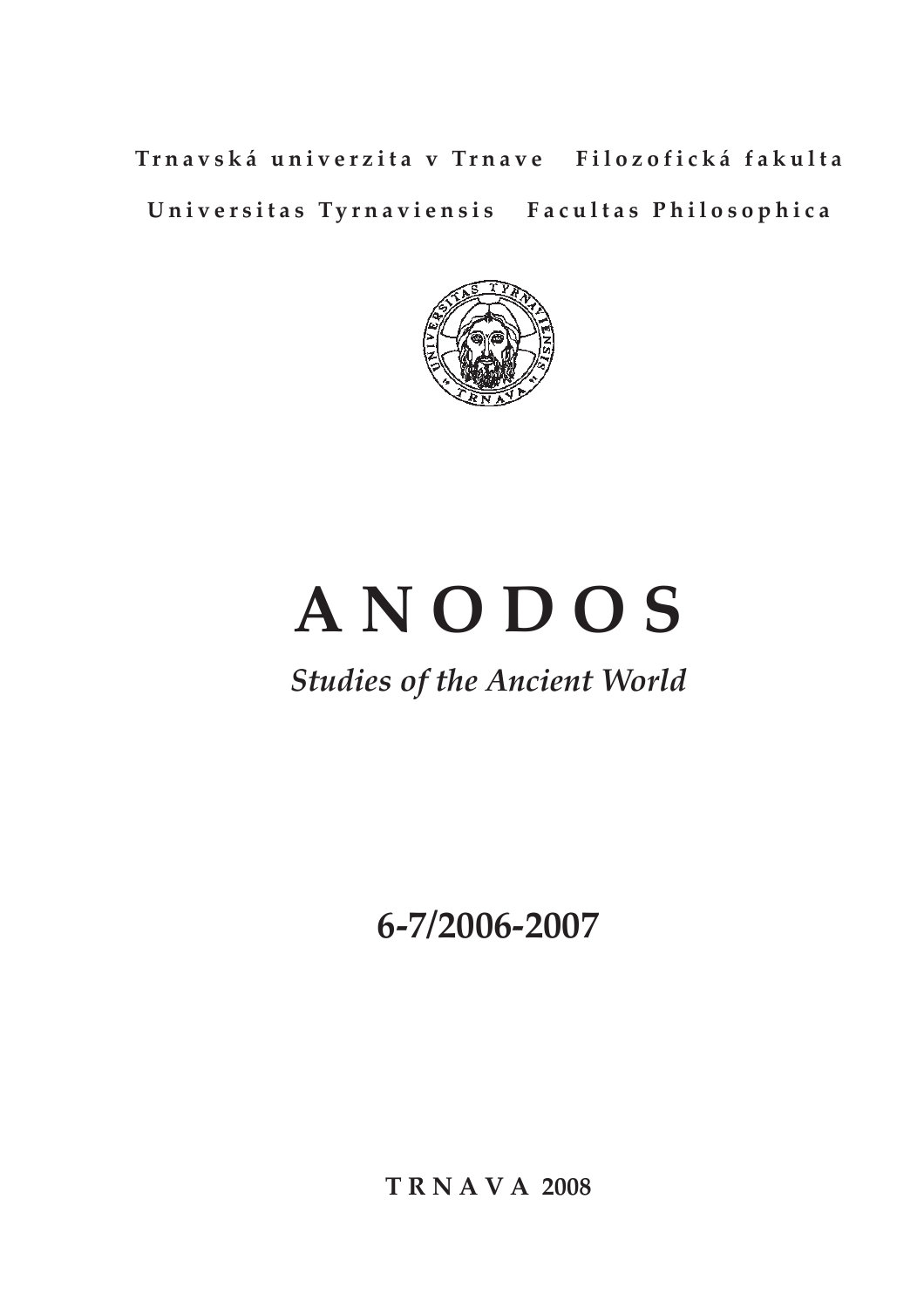# ANODOS **Studies of the Ancient World** 6-7/2006-2007

#### Redakčná rada/Editorial board:

Prof. PhDr. Mária Novotná, DrSc., Prof. Dr. Werner Jobst, doc. PhDr. Marie Dufková, CSc., doc. PhDr. Klára Kuzmová, CSc.

Výkonní redaktori/Executive editors: doc. PhDr. Klára Kuzmová, CSc., Mgr. Ivana Kvetánová, PhD.

Počítačové vyhotovenie/Computer elaboration: Zuzana Turzová

© Trnavská univerzita v Trnave. Filozofická fakulta

#### Kontaktná adresa (príspevky, ďalšie informácie)/Contact address (contributions, further information):

Katedra klasickej archeológie, Trnavská univerzita v Trnave, Hornopotočná 23, SK-918 43 Trnava<br>+421-33-5939371; fax: +421-33-5939370

Ξ klasarch@truni.sk

Publikované s finančnou podporou Ministerstva školstva SR (Projekty: MVTS - Tur/SR/TVU/08; KEGA č. 3/5105/07; VEGA č. 1/3749/06) a Pro Archaeologia Classica. Published with financial support of the Ministry of Education of the Slovak Republic (Projects: MVTS - Tur/SR/ TVU/08; KEGA No. 3/5105/07; VEGA No. 1/3749/06) and the Pro Archaeologia Classica.

#### Za znenie a obsah príspevkov zodpovedajú autori. The authors are responsible for their contributions.

#### Tlač/Printed by: GUPRESS, s.r.o., Bratislava

Žiadna časť tejto publikácie nesmie byť reprodukovaná alebo rozširovaná v žiadnej forme - elektronicky či mechanicky, vrátane fotokópií, nahrávania alebo iným použitím informačného systému vrátane webových stránok, bez predbežného písomného súhlasu vlastníka vydavateľských práv.

No part of this publication may be reproduced or transmitted in any form - electronic or mechanical, including photocopy, recording, or any information storage and retrieval system, including web pages, without the prior written permission from the copyright owner.

ISBN 978-80-8082-228-6

#### Obálka/Cover:

Motív "Zázračného dažďa" zo stĺpa Marka Aurélia v Ríme. V okienku: Zobrazenie Demeter a Persephone, skýtsky hrob, Bolšaja Bliznica, Ukrajina Motif of the "Miracle rain" from the column of Marcus Aurelius in Rome. In the Window: Depiction of Demeter and Persephone, Scythian grave, Bolšaja Bliznica, Ukraine Grafické spracovanie/Graphic elaboration: Mgr. Pavol Šima-Juríček Počítačové spracovanie/Computer elaboration: PhDr. Ivan Kuzma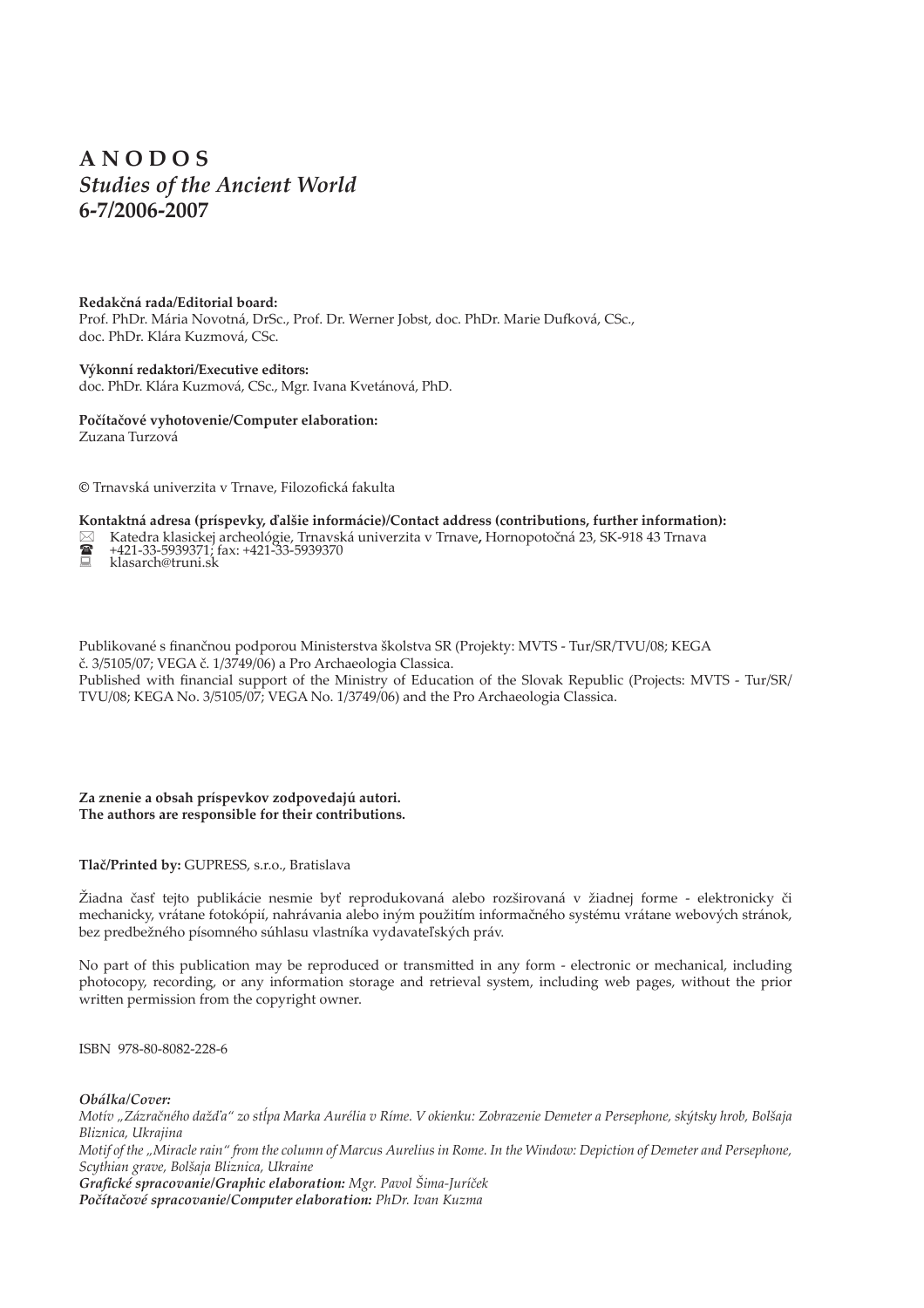Proceedings of the International Symposium

# **CULT AND SANCTUARY THROUGH THE AGES** (From the Bronze Age to the Late Antiquity)

Dedicated to the 10th anniversary of the Department of Classical Archaeology and to the 15th anniversary of Trnava University

Častá-Papiernička, 16 - 19 November 2007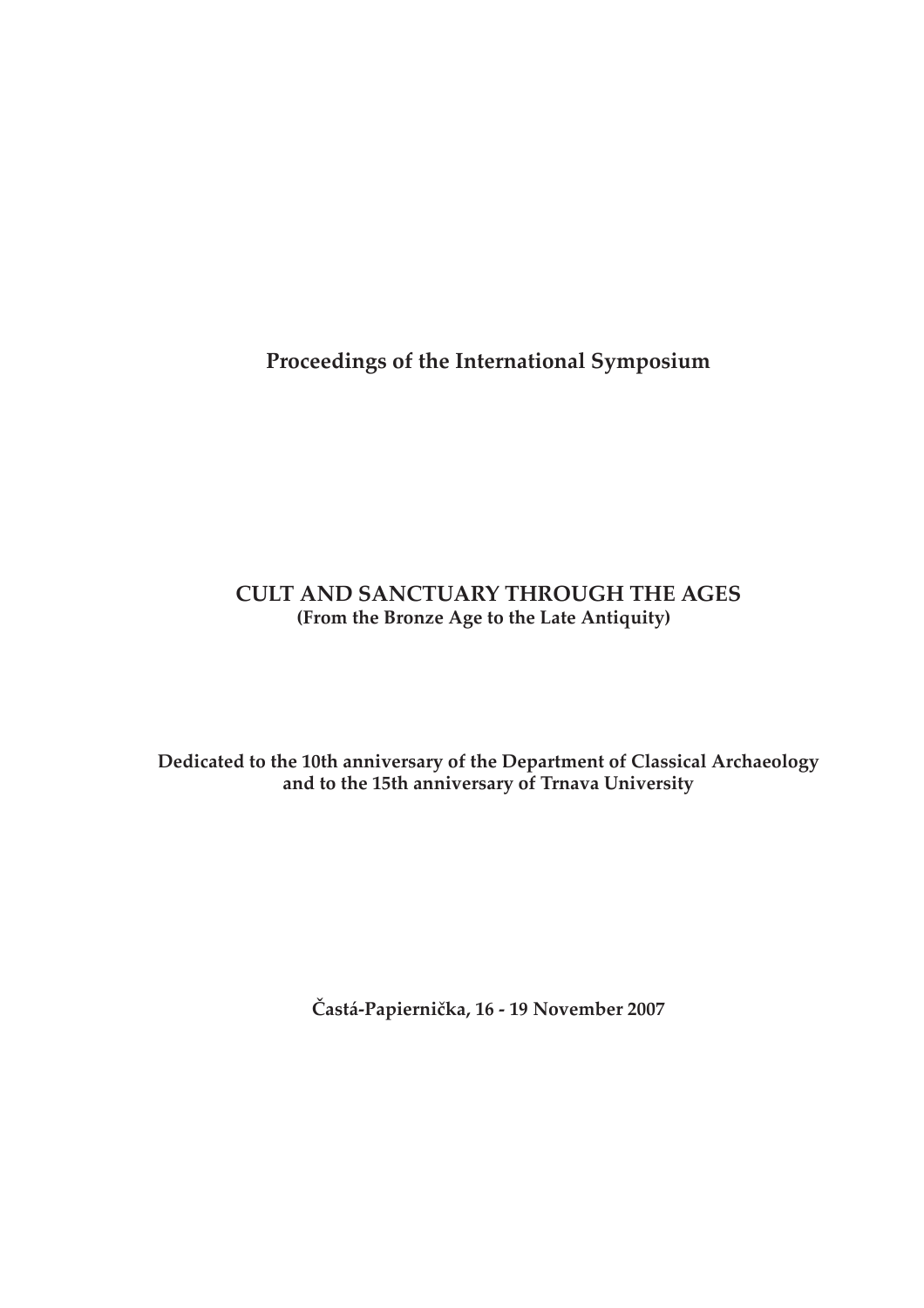# **CONTENTS**

| Preface                                                                                                                                                   | 9   |
|-----------------------------------------------------------------------------------------------------------------------------------------------------------|-----|
| Speech of Dušan Čaplovič:<br>Deputy Prime Minister of the Government of the Slovak Republic                                                               | 11  |
| KUZMOVÁ, Klára - HRNČIARIK, Erik:<br>Department of Classical Archaeology of Trnava University (1997-2007)                                                 | 13  |
| ASLAN, Erdoğan:<br>Quellenkult: Das Beispiel von Lykaonia                                                                                                 | 25  |
| BALDIRAN, Asuman:<br>A Study About Cults of Lykaonia Region                                                                                               | 35  |
| <b>BAMMER, Anton:</b><br>Two New Temples at Aigeira                                                                                                       | 47  |
| <b>BECKS</b> , Ralf:<br>Ein Kultbau der Spätbronzezeit in Troia                                                                                           | 61  |
| BERNÁT, Michal - JOBST, Werner - PIRAS, Rita:<br>Die Weihaltäre aus dem Tempelbezirk des Jupiter Optimus Maximus<br>auf dem Pfaffenberg                   | 73  |
| BILGI, Coşkun - DOĞANAY, Osman:<br>The Cult of Mother Goddess in Gerga                                                                                    | 81  |
| <b>BOCHER</b> , Susanne:<br>Reconstructing Votive Cult Practices in Early Greek Sanctuaries - The Example<br>of the Geometric Votive Bronzes From Olympia | 85  |
| BOUZEK, Jan - ONDŘEJOVÁ, Iva:<br>Götter und Göttinnen: Welche sind Unterschiede nach Geschlecht in den Opferungen,<br>besonders in Mitteleuropa?          | 93  |
| BŘEŇOVÁ, Klára:<br>The Hebrew Goddess Asherah                                                                                                             | 103 |
| BULBA, Mustafa:<br>Demeterkult in Kaunos                                                                                                                  | 109 |
| BÜLOW von, Gerda:<br>Deutsch-serbische Kooperation in Romuliana-Gamzigrad. Erste Ergebnisse<br>der geophysikalischen Prospektion                          | 115 |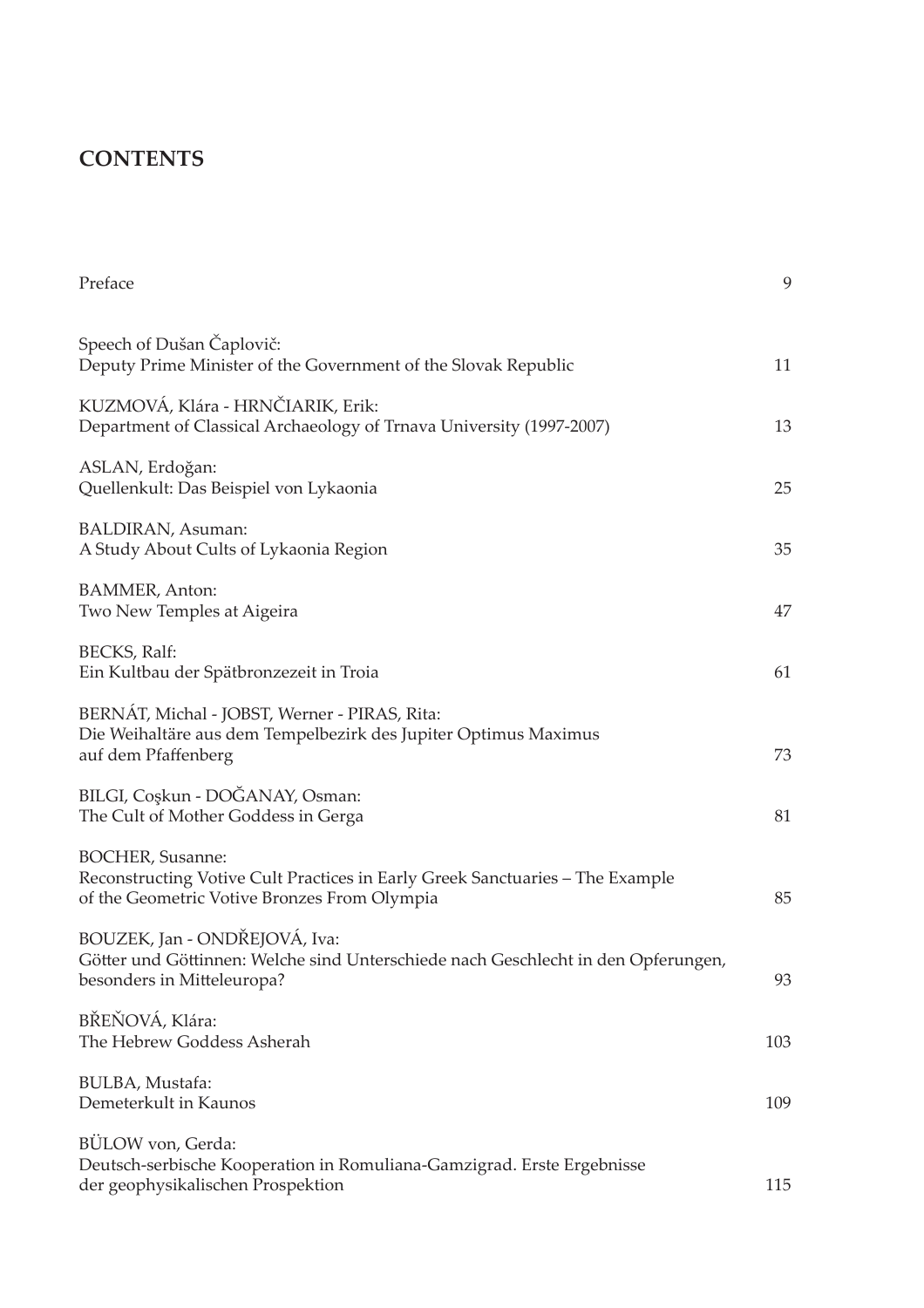| <b>CEVIK, Nevzat:</b><br>The Gods and Temples in: From the 2 <sup>nd</sup> Millenium to the 1 <sup>st</sup> Millenium B.C.<br>A Comparative Study | 123 |
|---------------------------------------------------------------------------------------------------------------------------------------------------|-----|
| DAŞBACAK, Coşkun:<br>Hecate Cult in Anatolia: Rituals and Dedications in Lagina                                                                   | 143 |
| DOYRAN, Münife:<br>Demeter Cult at Caunus: Kernoi                                                                                                 | 149 |
| DYCZEK, Piotr:<br>Lar populi sancte Medaure(CIL III, 2581=ILS 4881)                                                                               | 155 |
| ERAVŞAR, Osman:<br>An Essay of the Cult of St. George in the Anatolia During the Medieval Ages                                                    | 165 |
| EROL, Ayşe F.:<br>The Mother Goddess: Analyzing Her Feature as a City Protector                                                                   | 173 |
| FURMÁNEK, Václav - MITÁŠ, Vladimír:<br>Argonauten, Iason und Kenotaphe aus der Urnenfelderzeit in der Slowakei                                    | 187 |
| CHALUPA, Aleš:<br>How Did Roman Emperors Become Gods? Various Concepts of Imperial Apotheosis                                                     | 201 |
| IŞIK ASLAN, Emet Egemen<br>The Bull and Horn Cult                                                                                                 | 209 |
| JIRÁŇ, Luboš:<br>Die Reflexe der kultischen Sphäre in den archäologischen Quellen der Bronzezeit<br>in Böhmen                                     | 213 |
| JOBST, Werner:<br>Kult und Heiligtümer des römischen Iuppiter Optimus Maximus in Pannonien                                                        | 219 |
| KARAUĞUZ, Güngör:<br>On Open Air Cult Areas in Devrek and Environment                                                                             | 227 |
| KIZIL, Abuzer:<br>An Open Air Stepped Rock Altar at Kalem Köy in Milas, Karia                                                                     | 233 |
| KOÇEL ERDEM, Zeynep:<br>The Cult and the Mythological Scenes on Athenian Export Red Figure Vases During<br>the 4th Century B.C.                   | 241 |
| KUSTÁR, Rozália:<br>The Profane and/or the Sacred: the Interpretation of Seven Pits From Harta-Weierhivl,<br>Hungary                              | 253 |
| MINARČÁK, Pavol:<br>Elementary Types of Hellenistic Isis                                                                                          | 265 |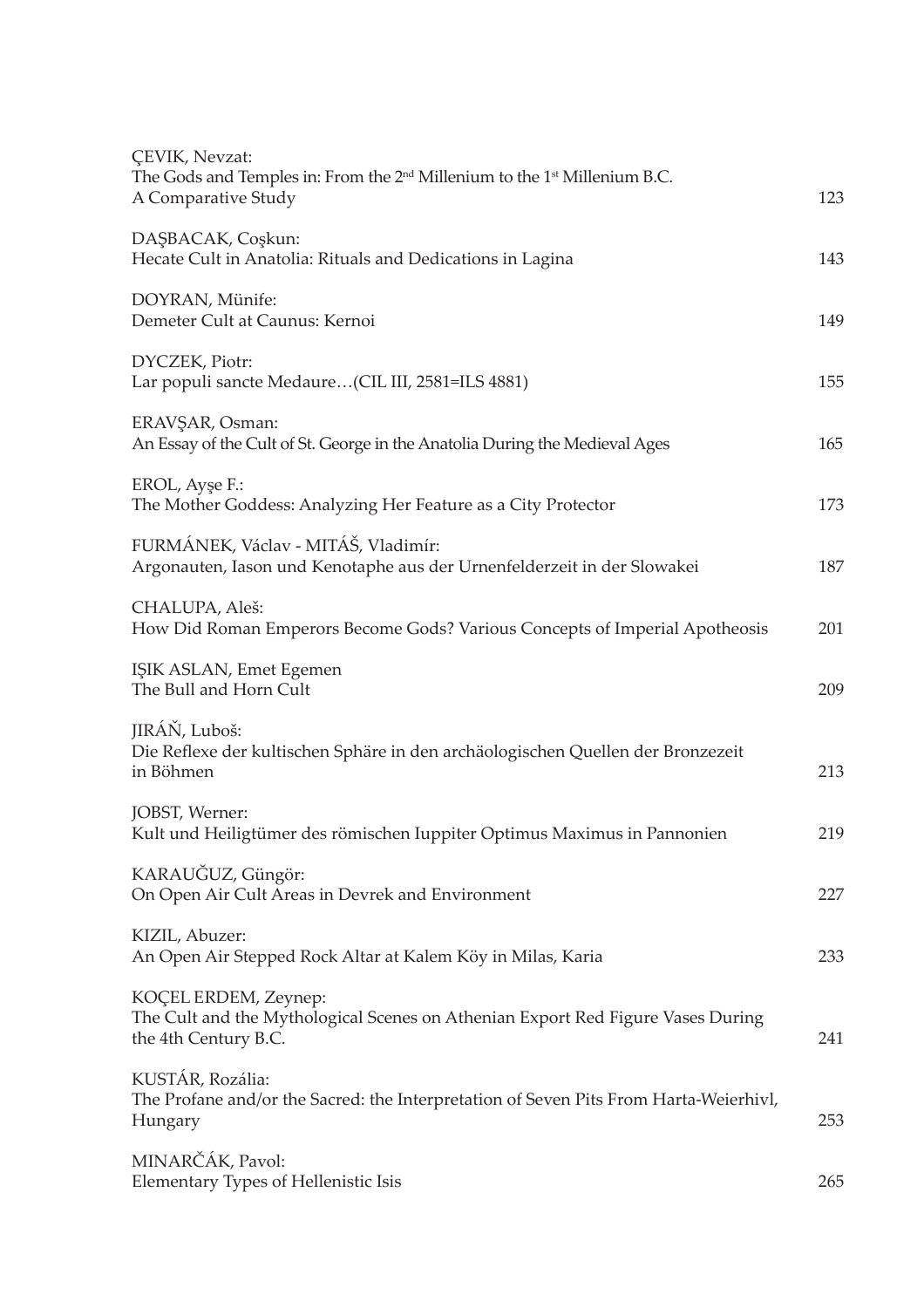| MINAROVIECH-RATIMORSKÁ, Jana:<br>The Architecture of Roman Sanctuaries in Hungarian Pannonia                                                                                | 275 |
|-----------------------------------------------------------------------------------------------------------------------------------------------------------------------------|-----|
| MÜLLER-KARPE, Hermann:<br>Zum Beginn des Christentums                                                                                                                       | 289 |
| NAGEL, Alexander:<br>Searching for the Gods at Ancient Akarnania: New Evidence From a Ritual Deposit<br><b>Near Stratos</b>                                                 | 293 |
| NOVÁKOVÁ, Lucia:<br>Decorative and Structural Techniques of Mud-Brick in Sacral Architecture<br>of Northeastern Syria (the End of the 3rd Millenium - the 2nd Millenium BC) | 303 |
| NOVOTNÁ, Mária:<br>Ein Tätowierungssatz aus einem Grab in Kapušany (Ostslowakei)                                                                                            | 313 |
| ÖZBEK, Çiğdem:<br>Cults on Imbros (Gökçeada) in the Classical Antiquity                                                                                                     | 325 |
| ÖZDILEK, Banu:<br>The Discoveries Made Concerning Cult Elements From Kelbessos                                                                                              | 331 |
| PAKKANEN, Petra:<br>Defining Cult Site. Theoretical Observations on the Nature of Religion at the Sanctuary<br>of Kalaureia on Poros, Greece                                | 343 |
| PAMIR, Hatice:<br>Isis and Sarapis Cult in Antioch-on-the-Orontes                                                                                                           | 355 |
| PIRAS, Rita - RASSU, Massimo:<br>Le culte de l'eau en Sardaigne à partir de l'âge du Bronze jusqu'au Christianisme Temples à puits,<br>sources sacrées et sanctuaire        | 369 |
| ROTHENHÖFER, Peter:<br>Indigene Kulte in städtischen Zentren Lusitaniens                                                                                                    | 381 |
| ROUSIOTI, Dimitra:<br>Aspects of Religion in Late Bronze Age Greece: Urban Shrines in the Peloponnese                                                                       | 389 |
| ŞAHIN, Derya:<br>The Cult of Nereids on Mosaics                                                                                                                             | 397 |
| ŞAHIN, Işık - GÜÇLÜ, Hüsniye:<br>Terracotta Figurines of Aphrodite From Turkish Thrace: The Cult of Aphrodite                                                               | 403 |
| SIMON, Erika:<br>Die römischen Lectisternien im 4. Jahrhundert v. Chr.                                                                                                      | 413 |
| SÖĞÜT, Bilal:<br>Naiskoi From the Sacred Precinct of Lagina Hekate: Augustus and Sarapis                                                                                    | 421 |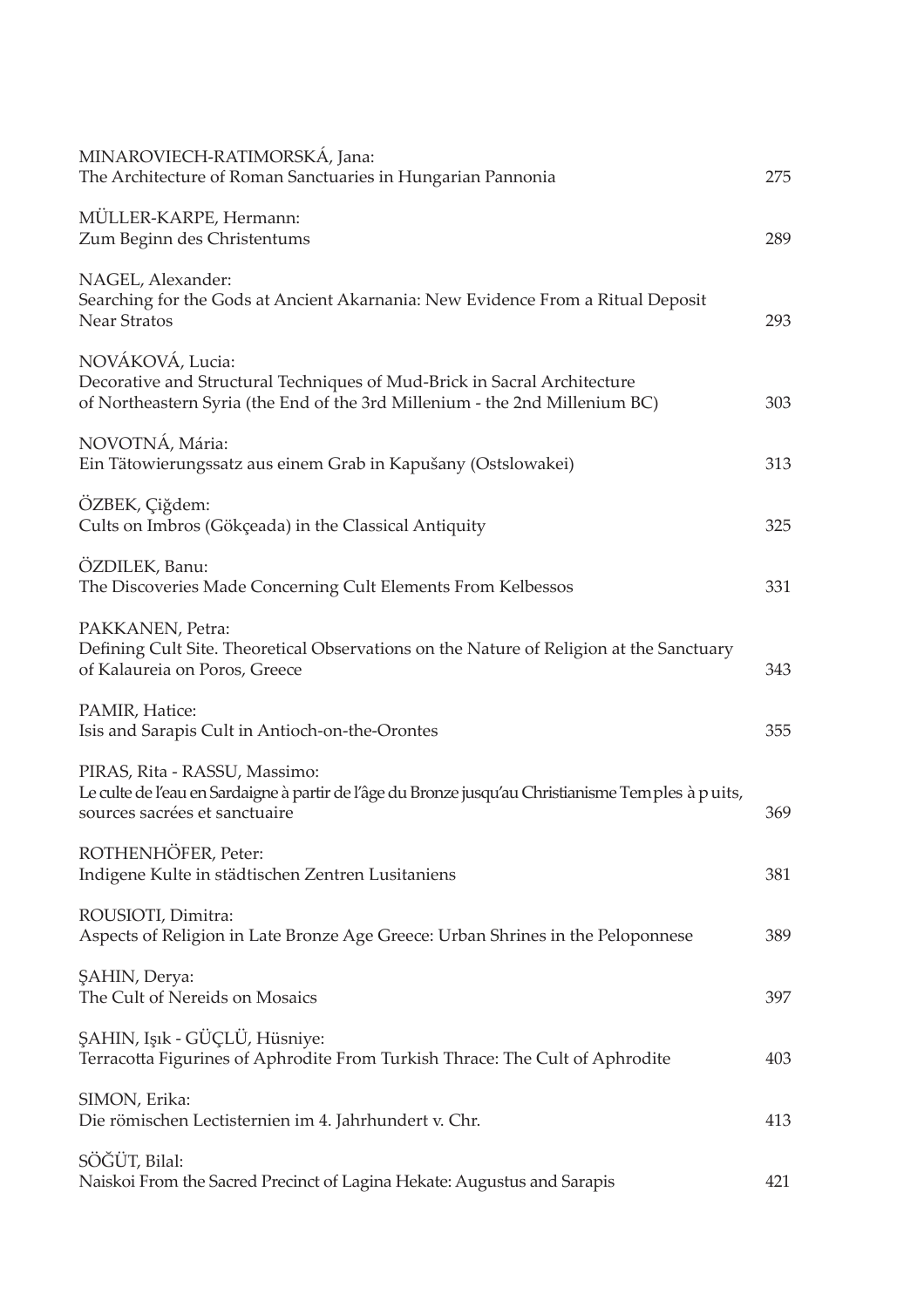| ŠEDO, Ondrej:<br>A Ditch with Human and Animal Skeletons in Mušov-Neurissen: Traces of Violence<br>or of a Ritual?                                                 | 433 |
|--------------------------------------------------------------------------------------------------------------------------------------------------------------------|-----|
| TIRPAN, Ahmet A.:<br>The Temenos of Lagína Hekate in Koranza                                                                                                       | 445 |
| TITZ, Pavel:<br>The Introduction of Greek Cults into the Early and Republican Rome:<br>the Mythical Horizon                                                        | 453 |
| TRANTALIDOU, Katerina - KAVOURA, Ismini<br>Astragali in Caves: The Contribution of the Archaeozoology in the Understanding<br>of Some Ancient Greek Cult Practices | 459 |
| VALENTINI, Stefano:<br>Communal Places of Worship in Jezirah During the EJ II-IIIa Period.<br>The 'Sacred Area' of Tell Barri                                      | 475 |
| YAĞIZ, Oya:<br>Les images de culte sur les monnaies des Thraces                                                                                                    | 487 |
| ZDRAVKOVA-DIMITROVA, Yana:<br>From Late Bronze to Early Iron Age - Thracian Sanctuaries in the Eastern<br>Rhodopi Mountain - Bulgaria                              | 493 |
| ZIMMERMANN, Thomas:<br>Symbols of Salvation? – Function, Semantics and Social Context of Early Bronze<br>Age Ritual Equipment From Central Anatolia                | 509 |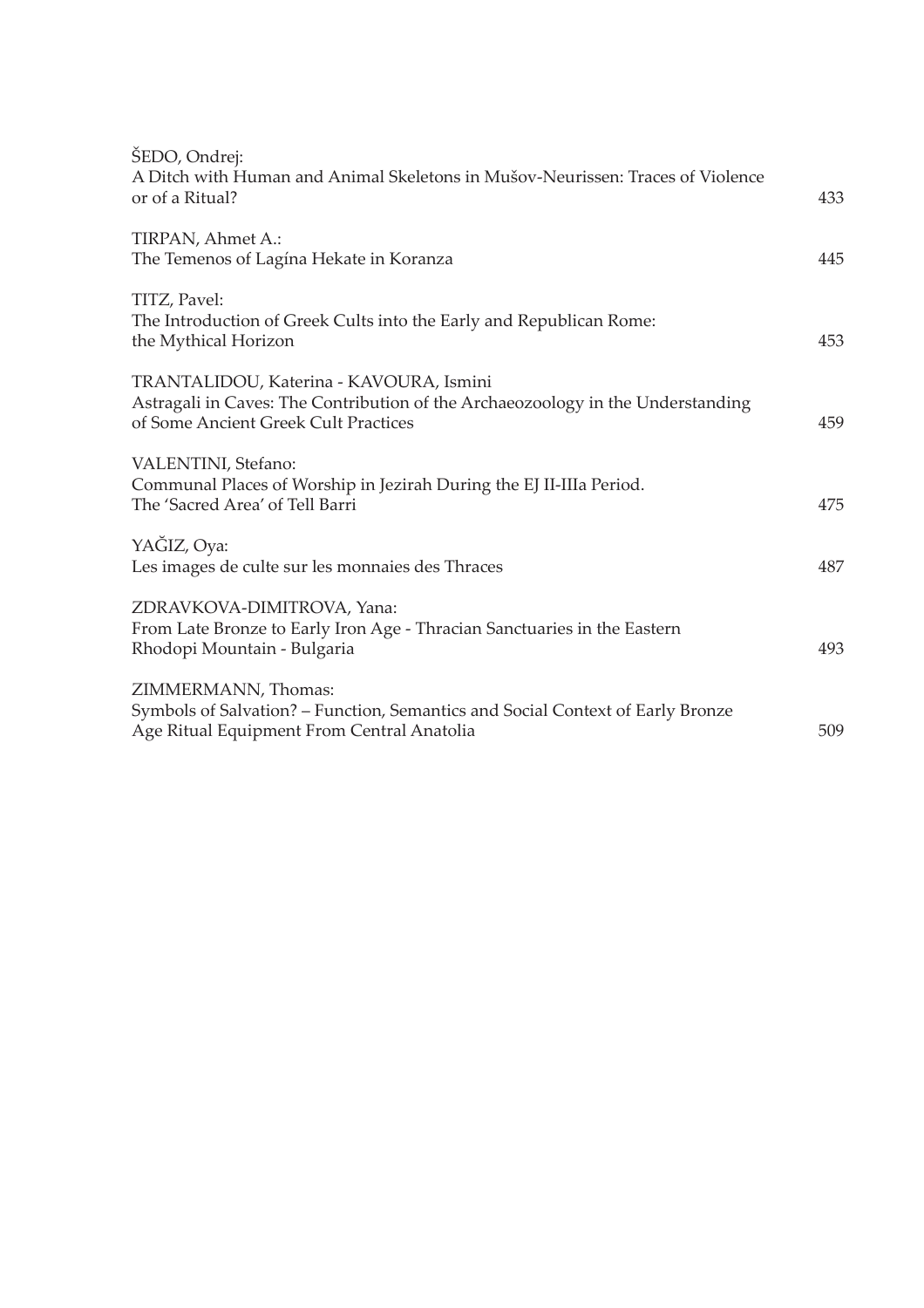### **Preface**

ANODOS 6-7/2006-2007 contains 53 articles in English, German and French presented at the international symposium "Cult and Sanctuary through the Ages. From the Bronze Age to the Late Antiquity" in Častá - Papiernička, Slovakia, on 16-19 November 2007. The symposium was organized on the occasion of the 10th anniversary of the Department of Classical Archaeology and of the 15th anniversary of Trnava University, under the auspices of Dušan Čaplovič, Deputy Prime Minister of the Government of the Slovak Republic for Knowledge-Based Society, European Affairs, Human Rights and Minorities.

At the same time it was the fourth event of this kind, which takes place every second year. The partner institutions from Turkey - Selçuk University in Konya and Uludağ University in Bursa – as well as the Slovak Archaeological Society at the Slovak Academy of Sciences, the Archaeological Museum of the Slovak National Museum and the voluntary association Pro Archaeologia Classica traditionally cooperated in the organization of the symposium. The participants were scholars from thirteen countries (Turkey, Greece, Bulgaria, Italy, Austria, Hungary, Poland, the Czech Republic, the Slovak Republic, Germany, Belgium, Great Britain and the USA). Graduate and post-graduate students from Trnava also participated in both organization and programme (lectures, presentations, discussions, poster sessions). At the end of the symposium there was arranged an excursion to the Archaeological Museum of the Slovak National Museum in Bratislava. Participants had opportunity to see permanent and contemporary exhibitions of the museum.

The publication of ANODOS 6-7/2006-2007 has been financially supported by The Faculty of Arts of Trnava University, the Ministry of Education of the Slovak Republic (Projects: MVTS - Tur/SR/TVU/08; KEGA No. 3/5105/07; VEGA No. 1/3749/06) and the voluntary association Pro Archaeologia Classica.

> Editors Trnava, 5 December 2008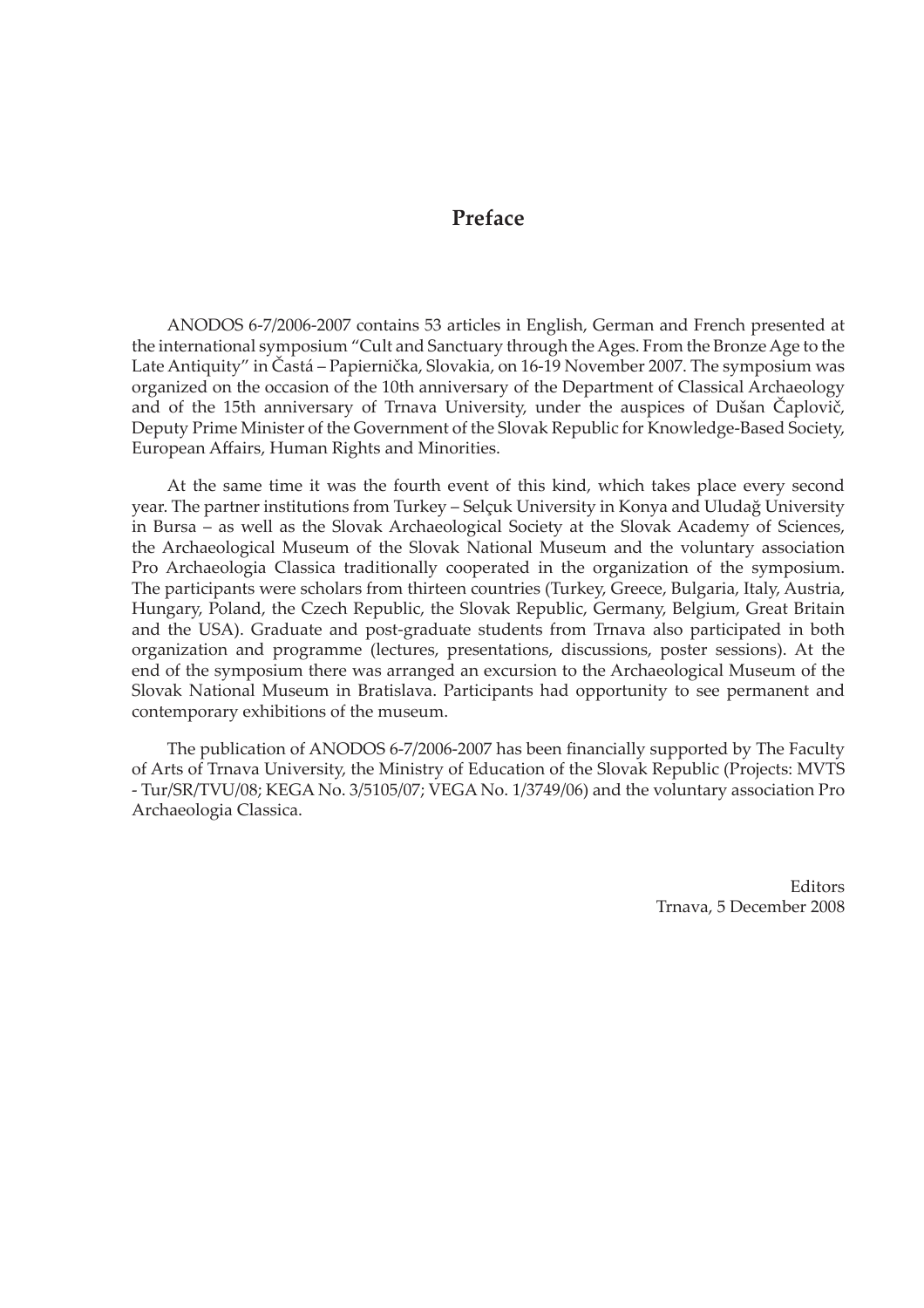## Ansprache des Vizeministerpräsidenten der Slowakischen Republik, zuständig für eine gebildete Gesellschaft, Europafragen, Menschenrechte und Minderheiten,

# Dušan Čaplovič

Sehr geehrte Damen, sehr geehrte Herren, liebe Gäste,

erlauben Sie mir, Ihnen zuerst einmal für Ihre Einladung zu danken. Bitte sehen Sie mich in erster Linie als Historiker - als einen von Ihnen, und dann erst als Vertreter der politischen Macht. Die wissenschaftliche Diskussion erfordert Freiheit und Gleichheit der Beteiligten. Sonst ist sie schrecklich verstümmelt. Dies begriffen schon die Herrscher des Mittelalters, die zwar mit fester Hand über ihre Untertanen herrschen konnten, allerdings erlaubten sie, dass auf Universitätsboden Inseln der Freiheit entstanden. Sie wussten nämlich, dass eine Meinung, die nicht frei ist, wertlos ist. Denn welche Bedeutung hätte es für sie, wenn ihnen die erhabenen Doktoren und Professoren nur sagen würden, was sie selbst hören wollen? Das, was der Herrscher hören will, das weiß er und das kennt er. Er braucht nicht, dass ihm das ein anderer sagt. Für den, der die Macht hat - für den der schöne deutsche Begriff "Machthaber" existiert, ist es wichtig, ein freies kritisches Wort zu hören. Aber kehren wir zum ursprünglichen Thema zurück!

Gegenstand Ihrer Konferenz ist die Spiritualität der altertümlichen Zivilisation des Nahen Ostens und des Mittelmeerraums. Das ist ein interessantes Thema, dass auch in unserer Zeit nicht völlig unaktuell ist. Im wesentlichen gehen die zwei großen Zivilisationen - die euroamerikanische und die islamische - von den Denktraditionen des altertümlichen Nahen Ostens und des Mittelmeerraums aus. Diese zwei Zivilisationen decken bei Vereinfachung der geographischen Projektion heute etwa 80% des Kontinents ab. Und dies alles hatte seine Wurzeln in einem verhältnismäßig kleinen Gebiet des östlichen Mittelmeerraums. Wenn ich mir erlaube, dies noch weiter zu vereinfachen, waren besonders zwei Gebiete Ausgangspunkt des gegenwärtigen modernen Denkens: Mittel- und Südgriechenland und das historische Palästina. Auch zusammengenommen hatten sie kein größeres Gebiet als 70 000 - 80 000 Quadratkilometer, was wir zum Beispiel mit der heutigen Tschechischen Republik vergleichen können. Dabei vertrugen sich die antiken Griechen und die Israeliten im wesentlichen nicht. Die Synthese der beiden getrennten Gelehrtenwelten - der griechischen und der jüdischen - zu einer gesamten europäischen Kulturtradition ist eigentlich eine überraschende Erscheinung.

In meiner kurzen Ansprache werde ich Sie nicht mit Details meiner Kenntnisse der Geschichte religiöser Kulte belasten. Aber trotzdem möchte ich Sie auf die Besonderheit des Gebiets hinweisen, auf dem wir uns heute befinden. Die Slowakei, als Land reich an Kupfererz, spielte im Prozess der Entwicklung der nahöstlichen antiken Kultur eine bedeutende Rolle. Das Kupfer aus großen Teilen der ägäischen und kleinasiatischen Bronzen stammt eben aus slowakischen Lagerstätten. Die Slowakei und das Donauebenengebiet waren wohl auch Ausgangspunkt der Invasionen indoeuropäischer Stämme in den Balkan und den östlichen Mittelmeerraum in der Hälfte des 2. Jahrtausends vor unserer Zeitrechnung. Deshalb kann auf die Frage, wann die Slowakei eine bedeutende Rolle in der Geschichte gespielt hat, geantwortet werden: in der Bronzezeit und besonders zu deren Ende.

Wir befinden uns unweit der bedeutenden und geheimnisumwitterten Burgstätte Molpir. Dies ist ein besonderer Ort mit eigener Kultstätte, wo ritueller Kannibalismus praktisiert wurde.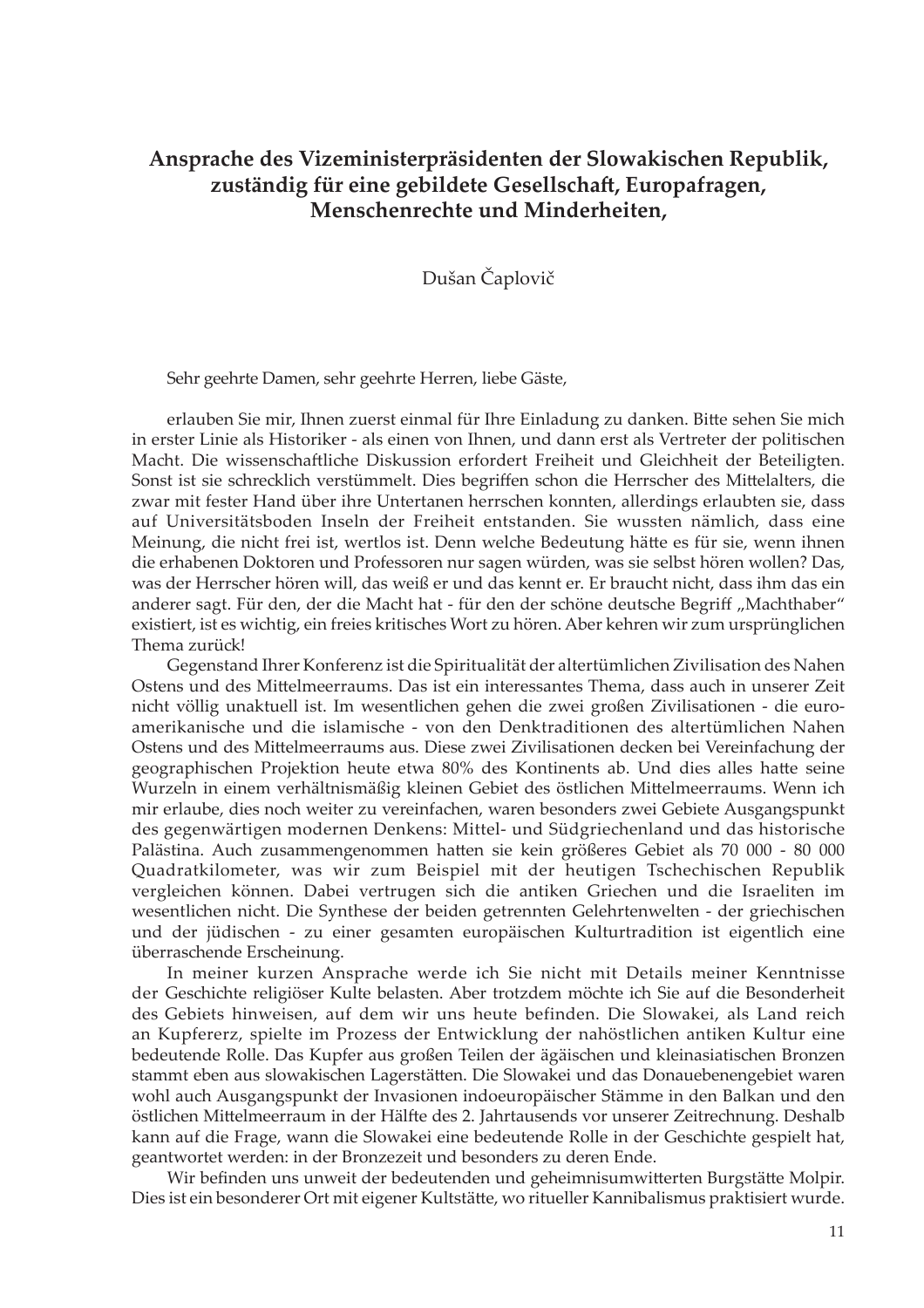Und besonders möchte ich auf den Burgwall unter der Burg Devín aufmerksam machen. Es ist ein interessanter Ort. Dies erfordert allerdings eine etwas längere Erklärung.

Traditionell wird behauptet, Europa stehe auf drei Hügeln: dem Capitol, der Akropolis und Zion. Jeder repräsentiert eine der Traditionen, aus denen sich das heutige Europa entwickelt hat. Das Capitol in Rom, der Glanz der Akropolis in Hellas und Zion, unser jüdisch-christliches Erbe. In dieser Dreiheit fehlt mir das vierte Element, und zwar der Einfluss der sogen. Barbaren: Kelten, Germanen, Slawen und andere. Gerade sie waren es, die in den sogenannten dunklen Zeiten der ethnischen und politischen Landkarte Europas ihre Form gaben, die im wesentlichen in groben Umrissen bis heute erhalten blieb. Wenn wir das Beispiel mit den Hügeln zur Symbolisierung des römischen, griechischen und jüdisch-christlichen Einflusses auf das Wesen der gegenwärtigen euro-amerikanischen Zivilisation anwenden, können wir einen geeigneten Hügel suchen, der ein Symbol dieses barbarischen Europas sein könnte. Was könnte dies sein? Kamelot? Die Wartburg? Vyšehrad? Mein Kandidat ist gerade Devín. Nicht nur deshalb, weil es ein imposanter Zugang zur unteren Donau in der Slowakei und zum gesamten Karpatenkessel ist, sondern hauptsächlich deshalb, weil Devín die einzige Lokalität in Europa ist, möglicherweise mit Ausnahme von Bratislava selbst, in der sich durch einen faszinierenden Zufall im Altertum und im frühen Mittelalter Besiedlungen aller bedeutenden großen Sprachgruppen des "barbarischen" Europas abwechselten, sogar mit den Römern selbst. Auf dem Burgberg von Devín finden wir Spuren von Dakern, Kelten, Germanen, den bereits erwähnten Römern, dann von Slawen, Awaren und ungarischen Nomaden. Deshalb wäre es das beste Symbol, das wir dem Capitol, der Akropolis und Zion als Symbol der gegenwärtigen euro-amerikanischen Zivilisation zuordnen können.

#### Geehrte Gäste,

ich denke, dass Ihre Teilnahme an der Konferenz und der gegenseitige Austausch von Erkenntnissen uns alle bereichert. Ich hoffe ebenfalls, dass die Ergebnisse der Konferenz nicht nur auf eine kleine Gruppe Fachleute beschränkt bleiben, sondern dass sie auch in die breite Öffentlichkeit gelangen.

Častá-Papiernička, 16. 11. 2007